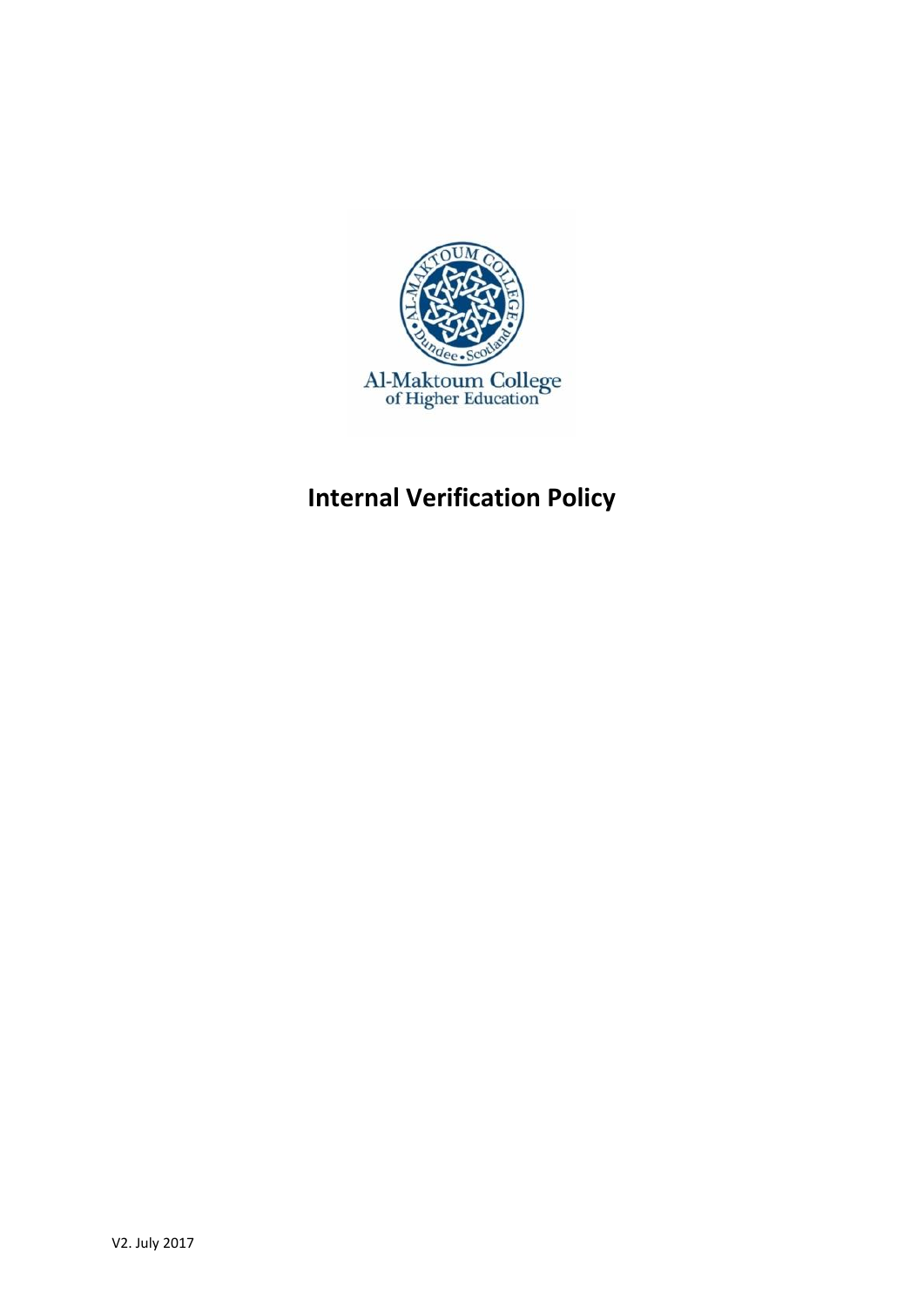## **Version Control**

| <b>Version</b> | <b>History of Amendments</b>           | <b>Date</b>      |
|----------------|----------------------------------------|------------------|
| Version 1      | <b>Final version</b>                   | May 2015         |
|                |                                        |                  |
| Version 2      | Revision of Version 1                  | March 2017       |
|                | <b>Approved at TeLSEC</b>              | May 2017         |
|                | Version 2 approved at AC               | <b>July 2017</b> |
|                | Final version ready to be disseminated | <b>July 2017</b> |
|                |                                        |                  |
| Version 3      | <b>Revision of Version 2</b>           |                  |
|                | Approved at TeLSEC                     |                  |
|                | Version 3 approved at AC               |                  |
|                | Final version ready to be disseminated |                  |
| Version 4      | <b>Revision of Version 3</b>           |                  |
|                | Approved at TeLSEC                     |                  |
|                | Version 4 approved at AC               |                  |
|                | Final version ready to be disseminated |                  |
|                |                                        |                  |
| Version 5      | <b>Revision of Version 4</b>           |                  |
|                | Approved at TeLSEC                     |                  |
|                | Version 5 approved at AC               |                  |
|                | Final version ready to be disseminated |                  |
|                |                                        |                  |
| Version 6      | <b>Revision of Version 5</b>           |                  |
|                | Approved at TeLSEC                     |                  |
|                | Version 6 approved at AC               |                  |
|                | Final version ready to be disseminated |                  |
|                |                                        |                  |
| Version 7      | Revision of Version 6                  |                  |
|                | Approved at TeLSEC                     |                  |
|                | Version 7 approved at AC               |                  |
|                | Final version ready to be disseminated |                  |
|                |                                        |                  |
| Version 8      | <b>Revision of Version 7</b>           |                  |
|                | Approved at TeLSEC                     |                  |
|                | Version 8 approved at AC               |                  |
|                | Final version ready to be disseminated |                  |
|                |                                        |                  |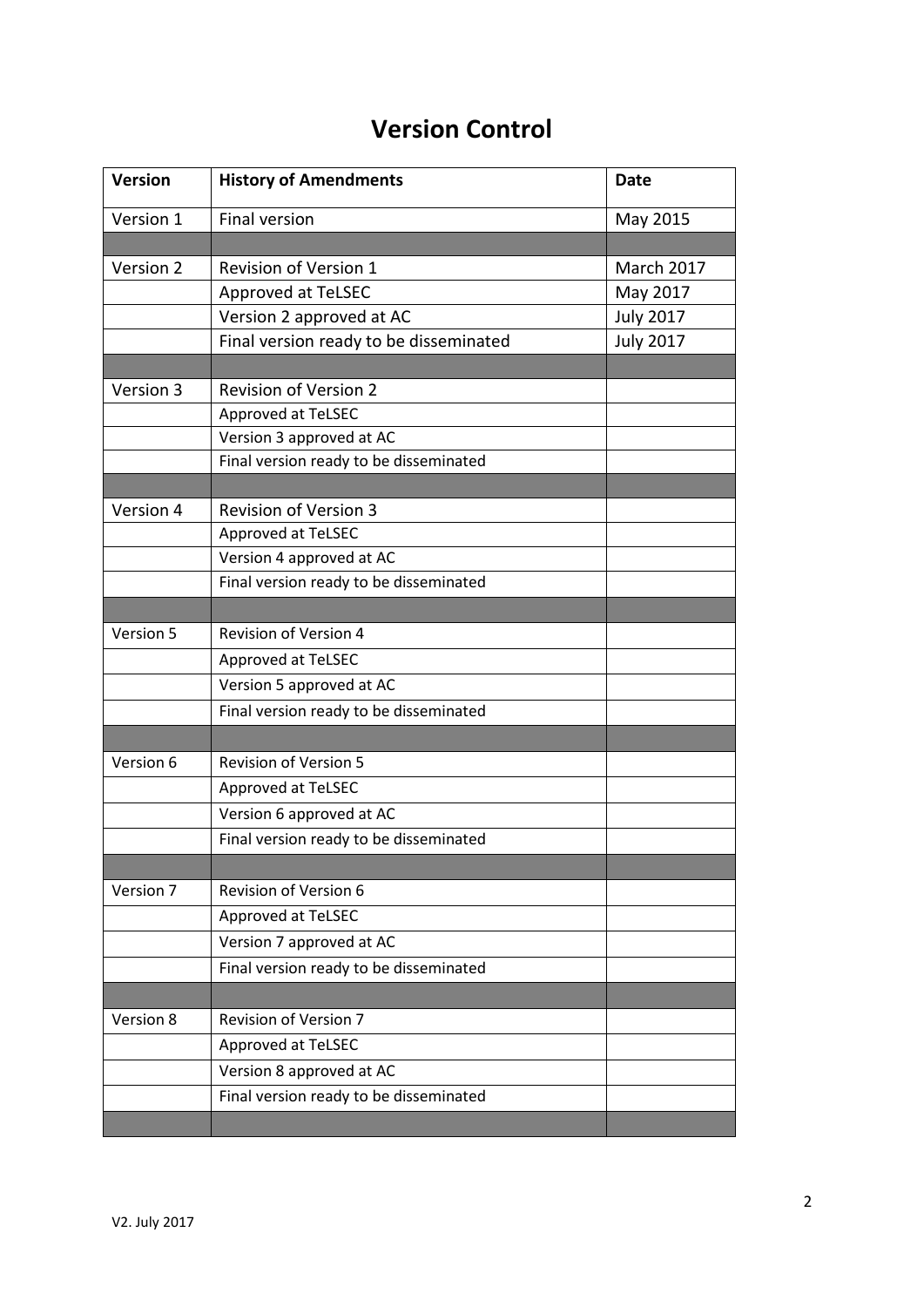Summative assessments are an essential part of the recognition of achievements. The Internal Verification process maintains the quality of assessment for internally assessed summative exams, reports, and essays. The Internal Verification process plays a key role in:

- ensuring students receive fair grades and equal access to assessment, free of discrimination;
- ensuring and maintaining the consistency and standardisation of the assessment process across time and between different assessors.

Al-Maktoum College's Internal Verification Policy for all programmes offered at/by the College is as follows:

### **Process of Internal Verification**

- The Internal Verifier, like the assessors, will have relevant knowledge and skills for re-assessing the sample exam papers, reports, coursework, as well as essays of all programmes offered at/by the College;
- At least 20% of all summative components of assessment should be re-marked by the Internal Verifier(s)
- The Internal Verifier may choose a random sample to mark regardless of the first grade; or they may decide to select the 20% of papers from the lowest and highest grades.
- Internal Verifier(s) should finish all marking within 4 working days for all programmes, with the exception of the Academic Training Programme in Multiculturalism and Leadership which should be done within one working day of receiving the reports.
- If the Internal Verifier gives the same grade as the First Assessor, s/he will pass on the marked exams/essays/reports directly to Student Administration for processing.
	- $\circ$  If the grades are different, the Internal Verifier and the First Assessor should discuss their assessment judgements and reach an agreed grade;
	- $\circ$  If the Internal Verifier and the First Assessor cannot reach an agreed grade, it should be discussed with the Programme Co-ordinator, who will assign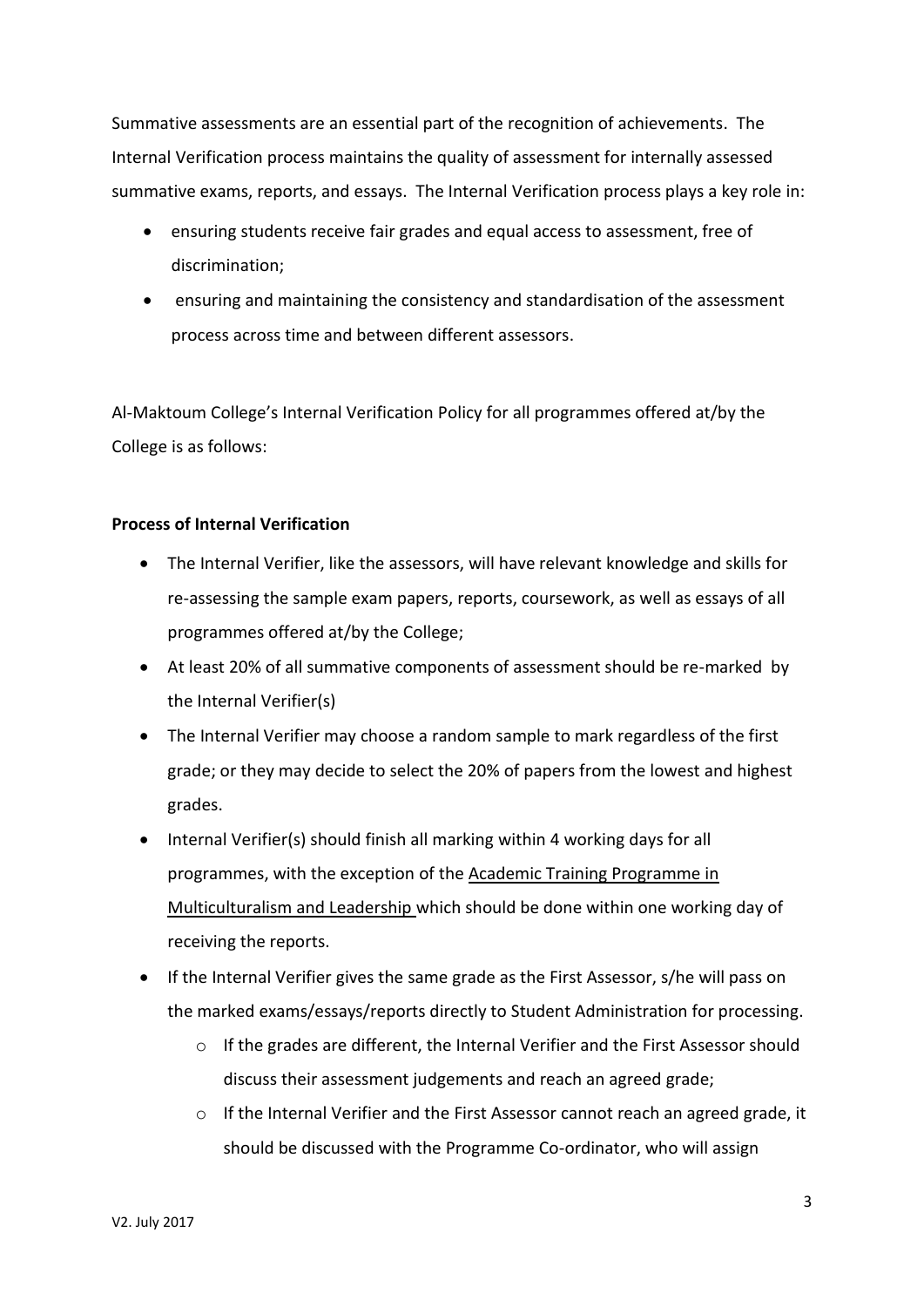another IV for further scrutiny. The agreed grades in both cases will be passed to Student Administration for processing.

### **Avoiding Potential Conflicts of Interest**

- No member of College staff, Marker/Examiner or Internal Verifier shall be involved in any assessment or examination in which she or he has a potential conflict of interest. Staff who believe there may be a conflict of interest must declare this by submitting a *Conflict of Interest Form* to the SQA Coordinator.
- All staff are responsible for reporting any conflict of interest, and the College will take measures to address this. This includes Assessors, Internal Verifiers, and Invigilators, who will:
	- o Set assessments which this candidate will undertake,
	- o Make assessment judgements on this candidate's work,
	- o Internally verify assessment decisions on this candidate's work, and/or
	- o Invigilate an assessment which this candidate is sitting
- A personal interest in an outcome of an assessment amounts to conflict of interest, which poses a risk to the integrity of the assessment.
- Conflict of interest also applies where an individual stands to make a personal financial gain from the outcome of an assessment.

#### **Review and Monitoring Process**

- Assessors and IV(s) should attend the Academic Quality and Standards Committee (AQSC), formerly Examiner's Meeting, which ratifies the grades.
- During the yearly monitoring review of Assessors and Internal Verifiers (via two documents – the *ALMC Assessment Code of Practice and Monitoring*, and the *ALMC Verification Code of Practice and Monitoring*), any IV can give feedback to any Assessor or other IV.
- The assessment of each assessor and IV will be monitored on a yearly basis at the end of the academic year and will be reported to AQSC.